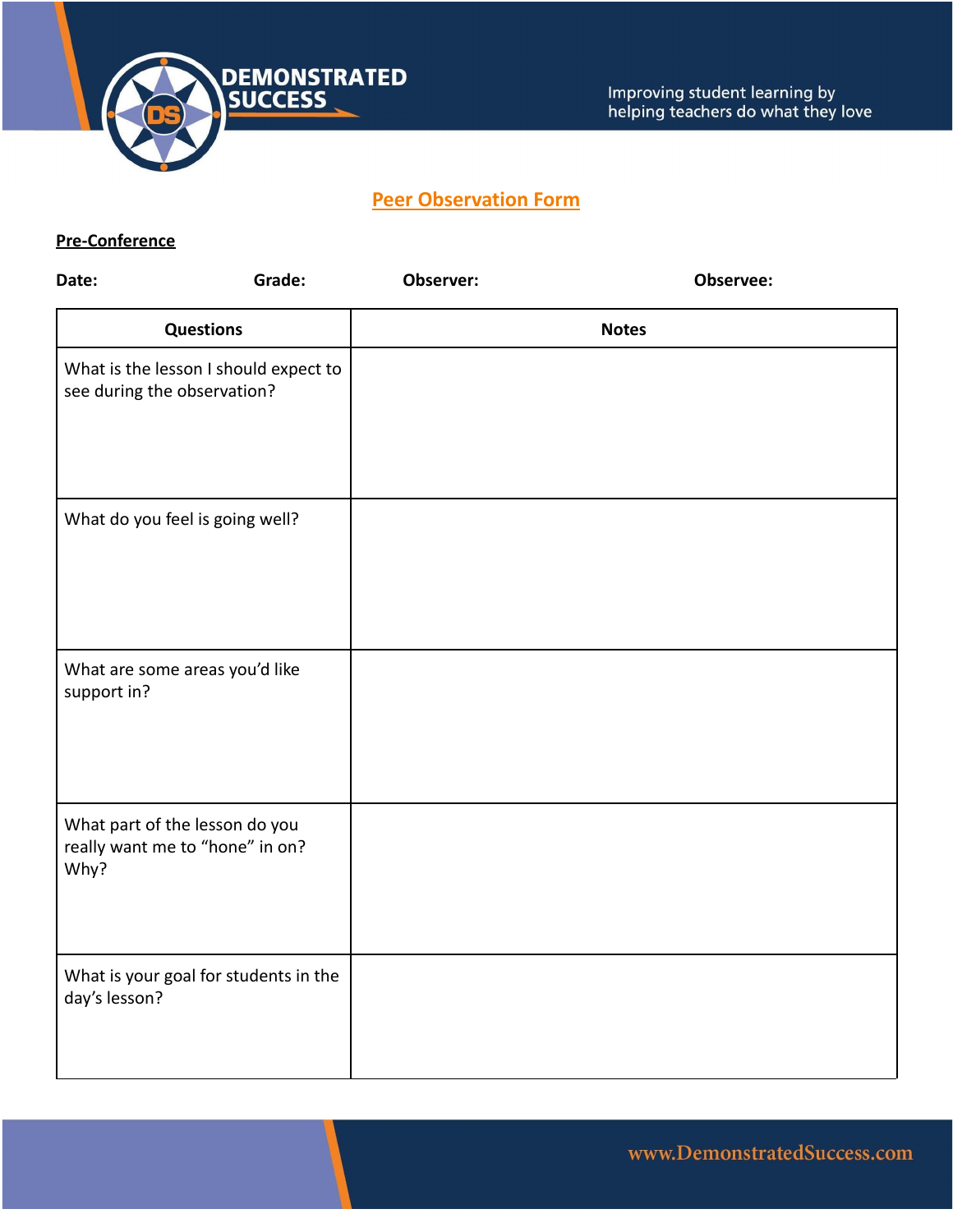

## **Peer Observation Notes**

What I notice about the teaching:

What I notice about the students:

What I notice about the tasks/learning experiences:

General notes/observations: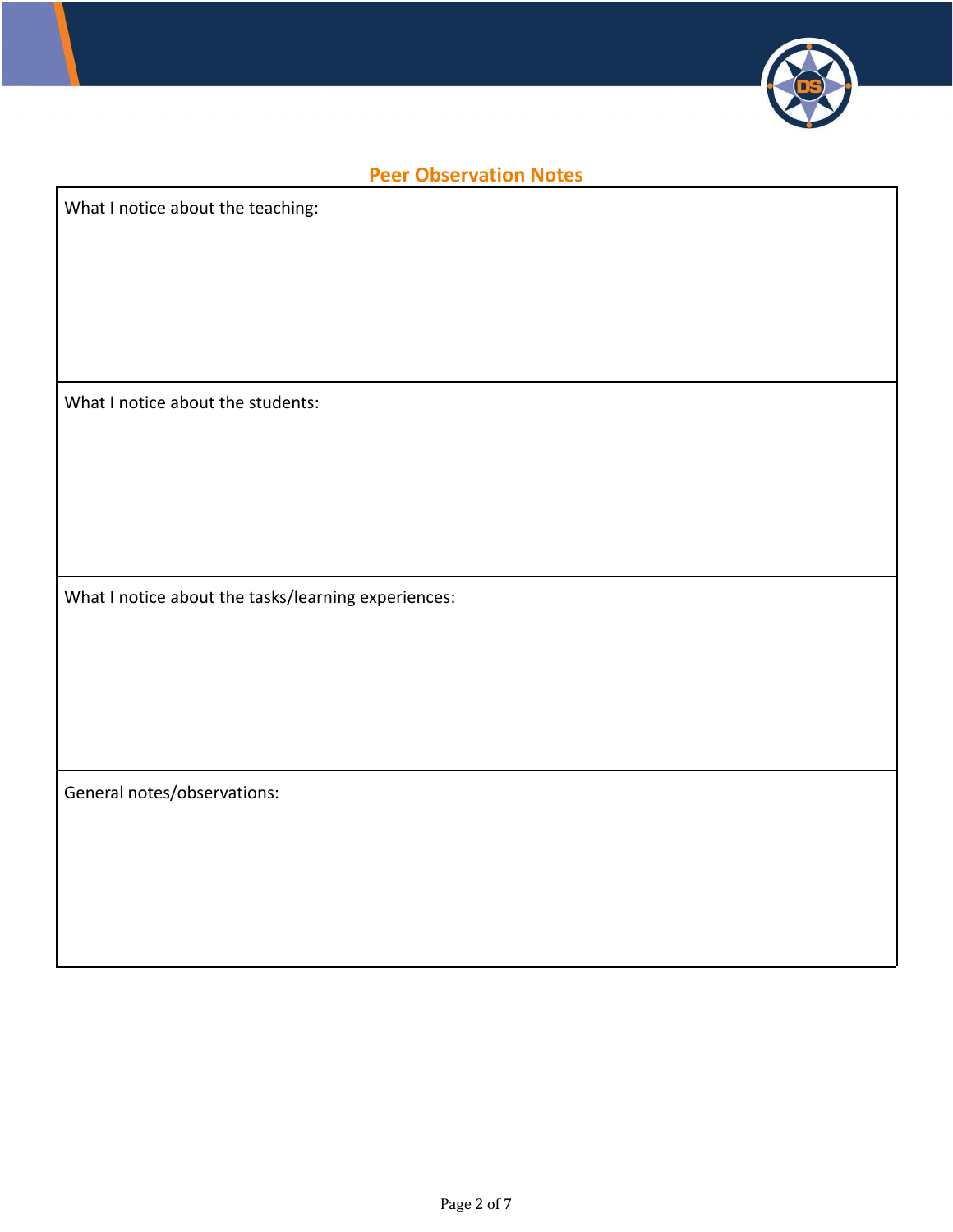

## **Reflections of Observer After Observation**

г

| I wonder about |  |
|----------------|--|
|                |  |
|                |  |
|                |  |
|                |  |
|                |  |
| I appreciate   |  |
|                |  |
|                |  |
|                |  |
|                |  |
|                |  |
|                |  |
|                |  |
| I will borrow  |  |
|                |  |
|                |  |
|                |  |
|                |  |
|                |  |
|                |  |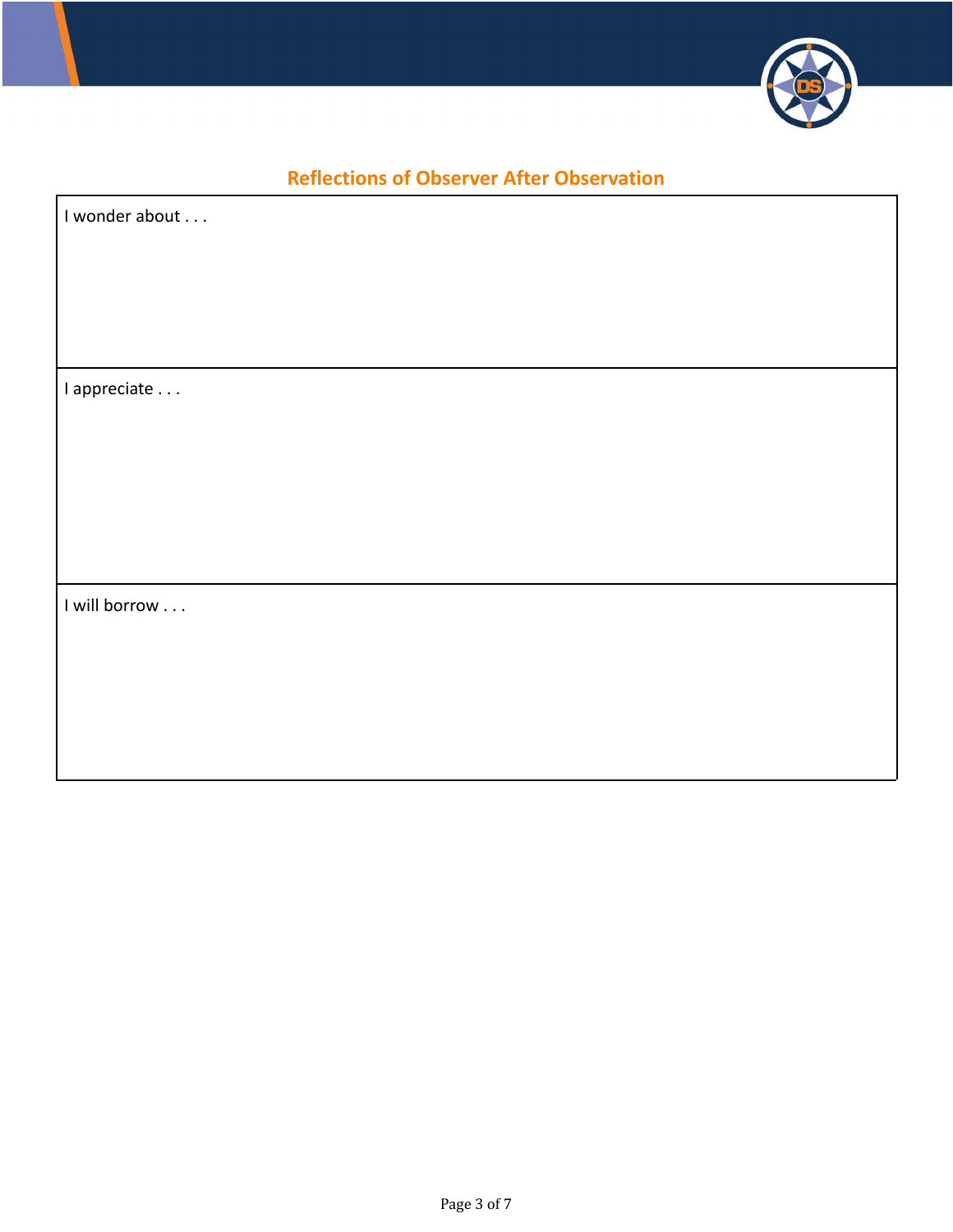

### **Post Conference**

| Date: | Grade:                                                                              | Observer: | Observee:    |  |
|-------|-------------------------------------------------------------------------------------|-----------|--------------|--|
|       | <b>Questions</b>                                                                    |           | <b>Notes</b> |  |
| Why?  | How do you feel the lesson went?                                                    |           |              |  |
|       | What do you feel went really well?                                                  |           |              |  |
|       | What do you feel needs<br>improvement? What would you<br>change for future lessons? |           |              |  |
|       | What questions do you have for me?                                                  |           |              |  |
|       | General questions or comments:                                                      |           |              |  |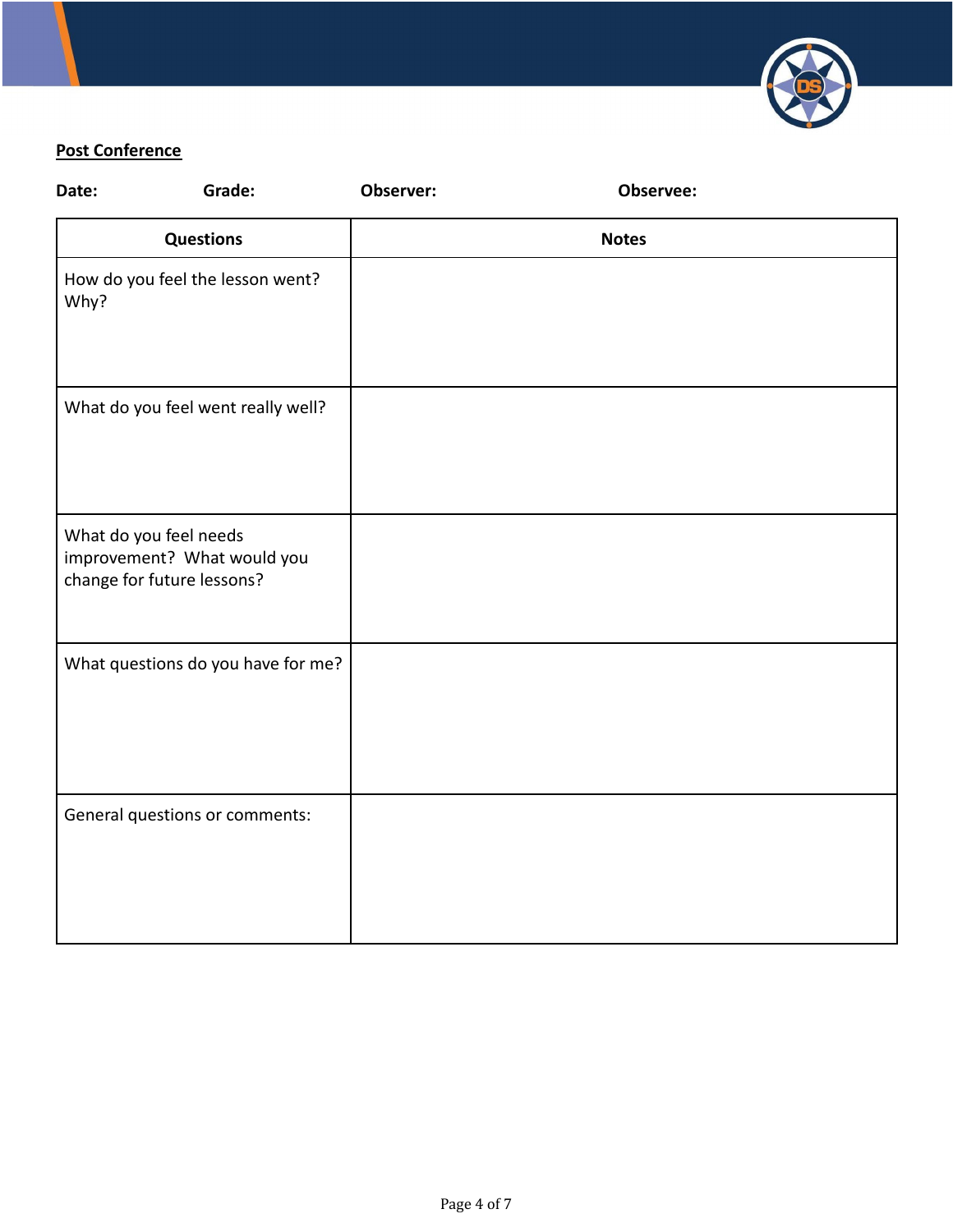

# **General Workshop Observation "Look Outs"**

(Keep these in mind as you observe)

| <b>Environment/Routines</b>                                           | <b>Teacher</b>                                                                                                                                               |                                                                                                                                                                                                      |
|-----------------------------------------------------------------------|--------------------------------------------------------------------------------------------------------------------------------------------------------------|------------------------------------------------------------------------------------------------------------------------------------------------------------------------------------------------------|
| <b>Workshop Management</b>                                            | ❏<br>Clear expectations are stated<br>and students are held<br>accountable in a supportive<br>manner.                                                        | Students move smoothly &<br>❏<br>efficiently throughout the<br>workshop.<br>Students are actively listening<br>$\Box$<br>during instruction.                                                         |
| <b>Shared Materials</b><br><b>Writing Center</b><br>Classroom Library | Materials are organized,<br>❏<br>accessible, well-stocked, &<br>labeled.                                                                                     | Students are retrieving &<br>❏<br>returning materials efficiently<br>& independently.                                                                                                                |
| <b>Independent Materials</b><br>Folders/Notebooks/Book Boxes          | Materials are organized,<br>$\Box$<br>accessible, labeled, & current.                                                                                        | Students are retrieving &<br>returning materials efficiently<br>& independently.<br>A range of appropriate level<br>$\Box$<br>texts are in student "boxes."                                          |
| <b>Goal Setting and Feedback</b>                                      | There's a system for keeping<br>❏<br>track of goals & reflecting on<br>them regularly.<br>Teachers reference goals<br>❏<br>when conferring with<br>students. | Students can identify goals<br>❏<br>when asked.<br>Students can reference<br>◘<br>goals when working.                                                                                                |
| Partner Work                                                          | $\Box$ Partnerships are established<br>and charts are current and<br>posted to support student<br>talk.                                                      | Conversation is on topic & all<br>❏<br>members participate.<br>Partners turn and talk.<br>⊔<br>One person talks at a time.<br>Q<br>$\Box$<br>Partners are looking at and<br>listening to each other. |
| <b>Mentor Texts</b>                                                   | Mentor texts are present with<br>⊔<br>strategies/stopping points<br>marked.                                                                                  | Students reference mentor<br>⊔<br>texts when working.                                                                                                                                                |
| Charts                                                                | $\Box$ Charts reflect overarching<br>goals and strategies of the<br>current unit.<br>$\Box$ Charts match the reading<br>level of the students.               | $\Box$ Students utilize charts when<br>working independently.                                                                                                                                        |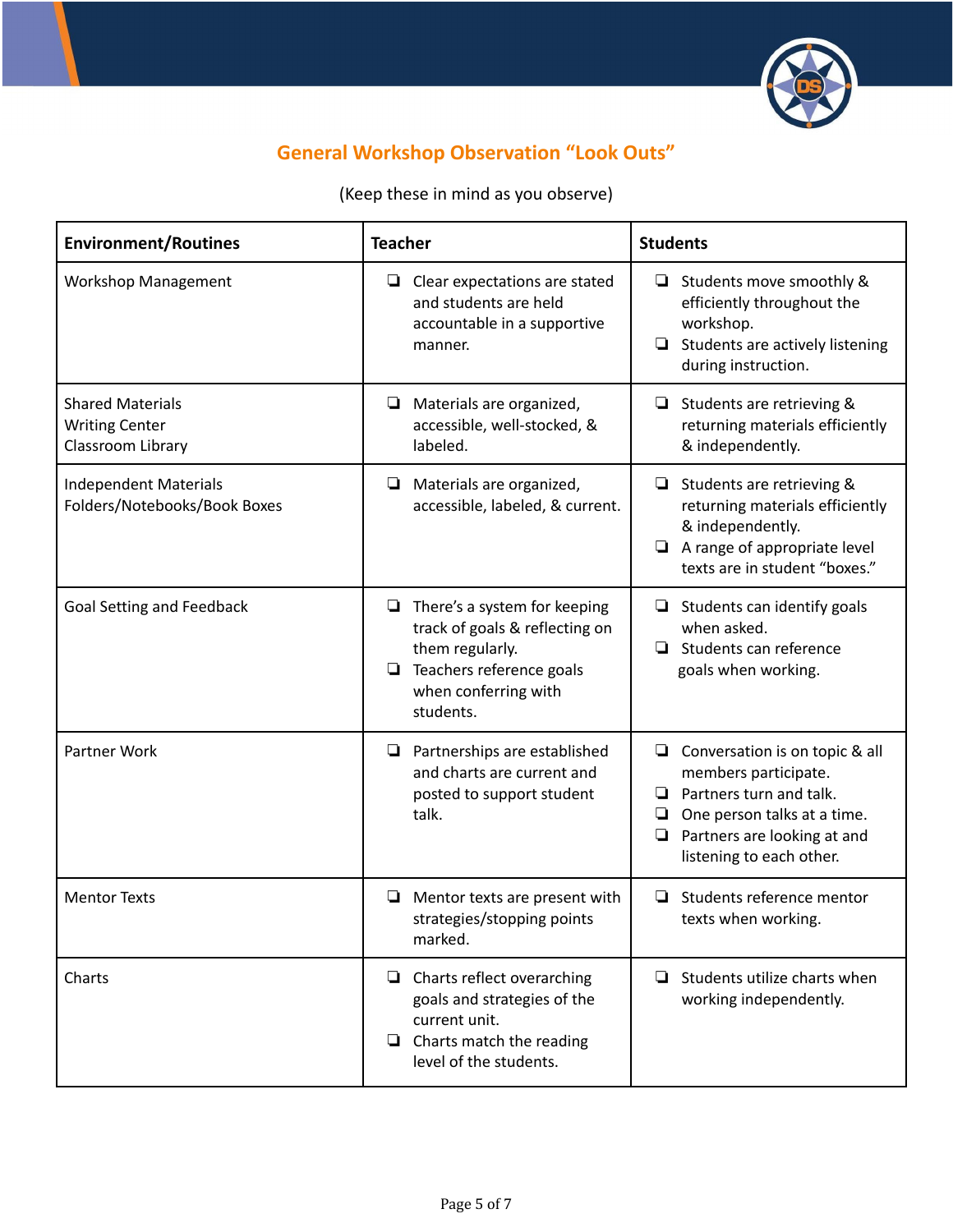

### **Mini-lesson**

|                          | <b>Teacher</b>                                                                                                                                                                                                        | <b>Student</b>                                                                                                                                                                  |
|--------------------------|-----------------------------------------------------------------------------------------------------------------------------------------------------------------------------------------------------------------------|---------------------------------------------------------------------------------------------------------------------------------------------------------------------------------|
| <b>Connection</b>        | The work is connected through one<br>of the following:<br>$\Box$ A story<br>A student's work<br>A metaphor<br>⊔<br>A problem<br>⊔<br>Reviewing a chart<br>Remind/revisit previous<br>⊔<br>teaching point(s)<br>$\Box$ | Actively listening.<br>⊔                                                                                                                                                        |
| <b>Teaching Method</b>   | Demonstration<br>⊔<br>Explanation/example<br>⊔<br>Shared experience<br>❏<br>Shared writing<br>⊔<br>Shared reading<br>⊔<br>Read aloud<br>u<br>Guided inquiry<br>❏<br>❏                                                 | Actively listening.<br>$\Box$                                                                                                                                                   |
| <b>Teaching Point</b>    | $\Box$ Stated and restated throughout<br>the mini-lesson<br>TP included what, why, and how<br>Q                                                                                                                       | Actively listening.<br>❏<br>Students can state the<br>ப<br>teaching point when asked.                                                                                           |
| <b>Active Engagement</b> | $\Box$ Coaching individual<br>children/partnership<br>or the group                                                                                                                                                    | $\Box$ Students are engaged in<br>practice.<br>Students participated in:<br>Turn and talk.<br>ப<br>❏<br>Independent rehearsal.<br>❏<br>Jot.<br>❏<br>Write in the air.<br>$\Box$ |
| Link                     | The teacher made a link from the<br>u<br>learning of the mini-lesson to<br>ongoing work.<br>The teacher made expectations<br>□<br>clear & explicit to the students in<br>the link.                                    | Actively listening.<br>❏<br>Students leave the<br>❏<br>mini-lesson with a plan.<br>OR<br>Turn and talk to share the<br>u<br>teaching point.                                     |